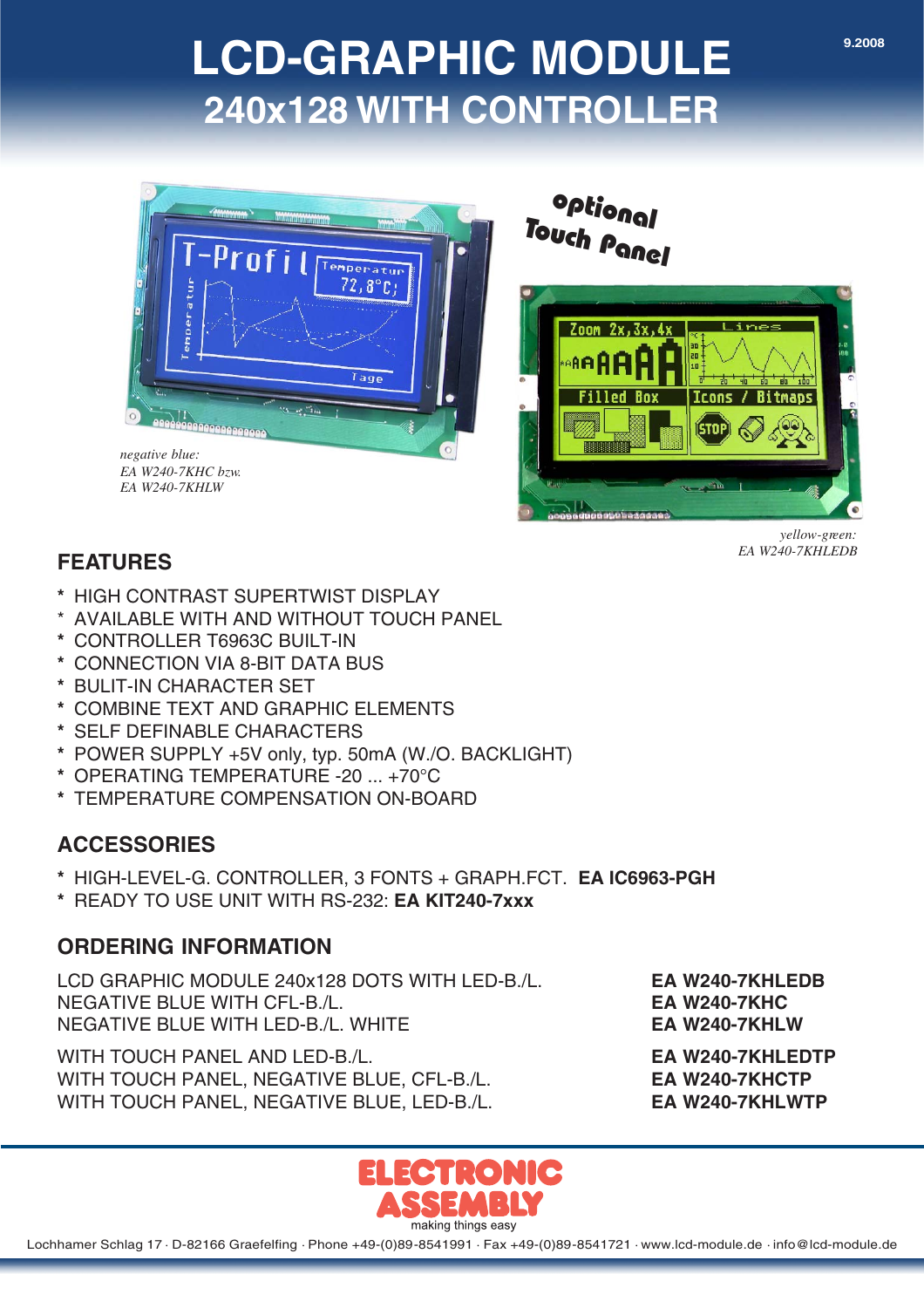### **LC-DISPLAY SERIES EA W240-7K**

These graphic displays provide a resolution of 240x128 dots. All of them are featured with high contrast STN technology. 3 different backlights are available:

- **EA W240-7KHLEDB** is featured with yellow/green LED backlight. That means that displays do have black characters on yellow/green illuminated background. Power consumption for backlight is typ. 900mA at forward voltage of typ. 4.1V. A current limiting resistor i necessary in any case (e.g. at 5V: R = (5V-4.1V) / 700mA = 1.3  $\Omega$ ). Maximum current for backlight is 2000mA (note: heavy heat will occur). Life time of LED backlight is 100,000 hours, operating temperature range is -20..+70°C (built-in temperature compensation).
- **EA W240-7KHC** is featured with CFL backlight. That means that displays do have white characters on blue background (negative mode). Operating the CFL backlight requires a CFL inverter **EA CXA-E005W**. Power consumption for backlight is about 300mA@5V. Life time of backlight depends on application with 10,000 up to 30,000 hours. Operating temperature range is -20..+70°C (built-in temperature compensation).
- **EA W240-7KHLW** is also negative blue and is featured with a white LED backlight. This kind of backlight requires a current source or limiting resistor for operation. Current consumption is with max. 135mA (@25°C) and 3.0..3.6V extreme low. Operating temperature range is -20..+70°C, featured with built-in temperature compensation. For temperatures above +25°C do not forget to design in a derating for current.

### **BUILT-IN CONTROLLER T6963 C**

All modules come with controller T 6963C. It is good for direct connection to 8 bit microprocessor system and contains a comfortable command set. There is for example a character set already built-in, which can be extended or redefined in complete. Each character can be attributed with e.g. "invers", "blink" or "invisible".

Iin graphic mode on-board display RAM (32kB) provides up to 8 full-screen pages. Text and graphic layer can be displays via "and-", "or-", "exor-" function..

### **CONNECTION**

A 1-row pin header can be soldered into 2.54mm eyelet strip.

#### Touch Panel

All versions are availble with and without touch panel as a standard. Construction is a resistive

| Pin  | <b>Symbol</b>   | <b>Function</b>                             |
|------|-----------------|---------------------------------------------|
| 1    | <b>GND</b>      | Ground Potential for logic (0V)             |
| 2    | <b>VDD</b>      | Power supply for logic (+5V)                |
| 3    | VADJ            | Operating voltage for LC driving (input)    |
| 4    | C/D             | L: Data input H: Command input              |
| 5    | <b>RD</b>       | L: Data Read                                |
| 6    | <b>WR</b>       | L: Data Write                               |
| 7.14 | DB0.7           | Data Bus Line                               |
| 15   | CЕ              | Enable signal (falling edge)                |
| 16   | RST             | L: Reset                                    |
| 17   | VO.             | Output voltage for LC driving (ca. -16V)    |
| 18   | MD <sub>2</sub> | Textmode L: 40 columns H: 32 columns        |
| 19   | FS.             | Font Select L: 8x8 Font+Graphic H: 6x8 Font |
| 20   | <b>NC</b>       | Do not connect                              |

matrix type. It can be operated with blank finger or stick. Surface is hardened and anti-reflex. resolution is 10x6 fields.

Contrast adjustment

Pin 17 is an output with its -16..-18V. Via external potentiometer contrast can be adjusted then.



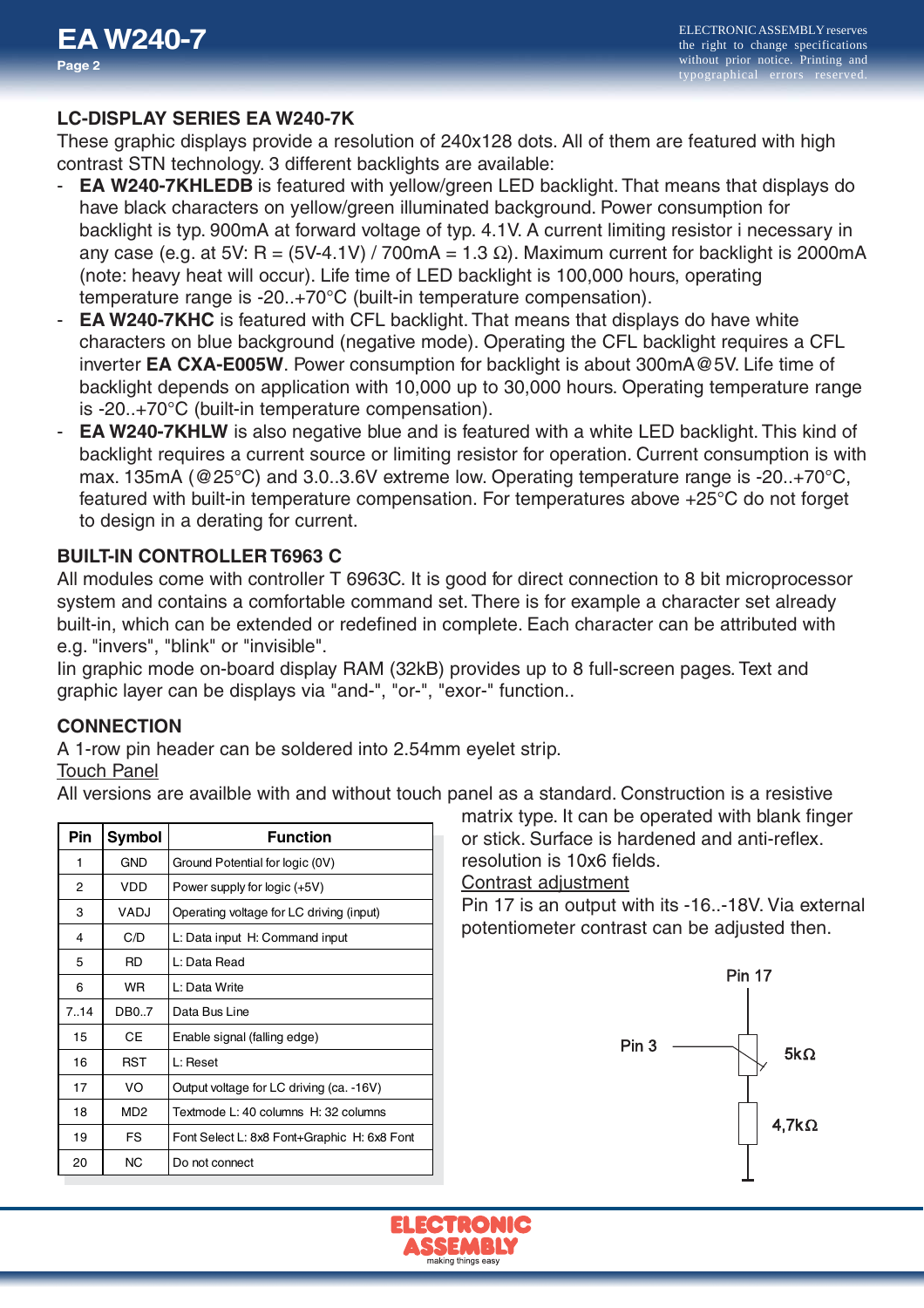ELECTRONIC ASSEMBLY reserves the right to change specifications without prior notice. Printing and typographical errors reserved.

#### **DIMENSION**

#### without Touch Panel



*all dimensions are in mm*

 $\prod_{\alpha}$ LI<br>F

 $\mathbf{z}$ 





 $\overline{1}$  $\overline{\phantom{0}}$ 

 $\bigoplus$ 

45,0



4xø3,0 Pad 4xø6,0

2,54x19

 $-81,0$ 

 $16$ 

┙

 $-2,54x15$ 

 $13,74$